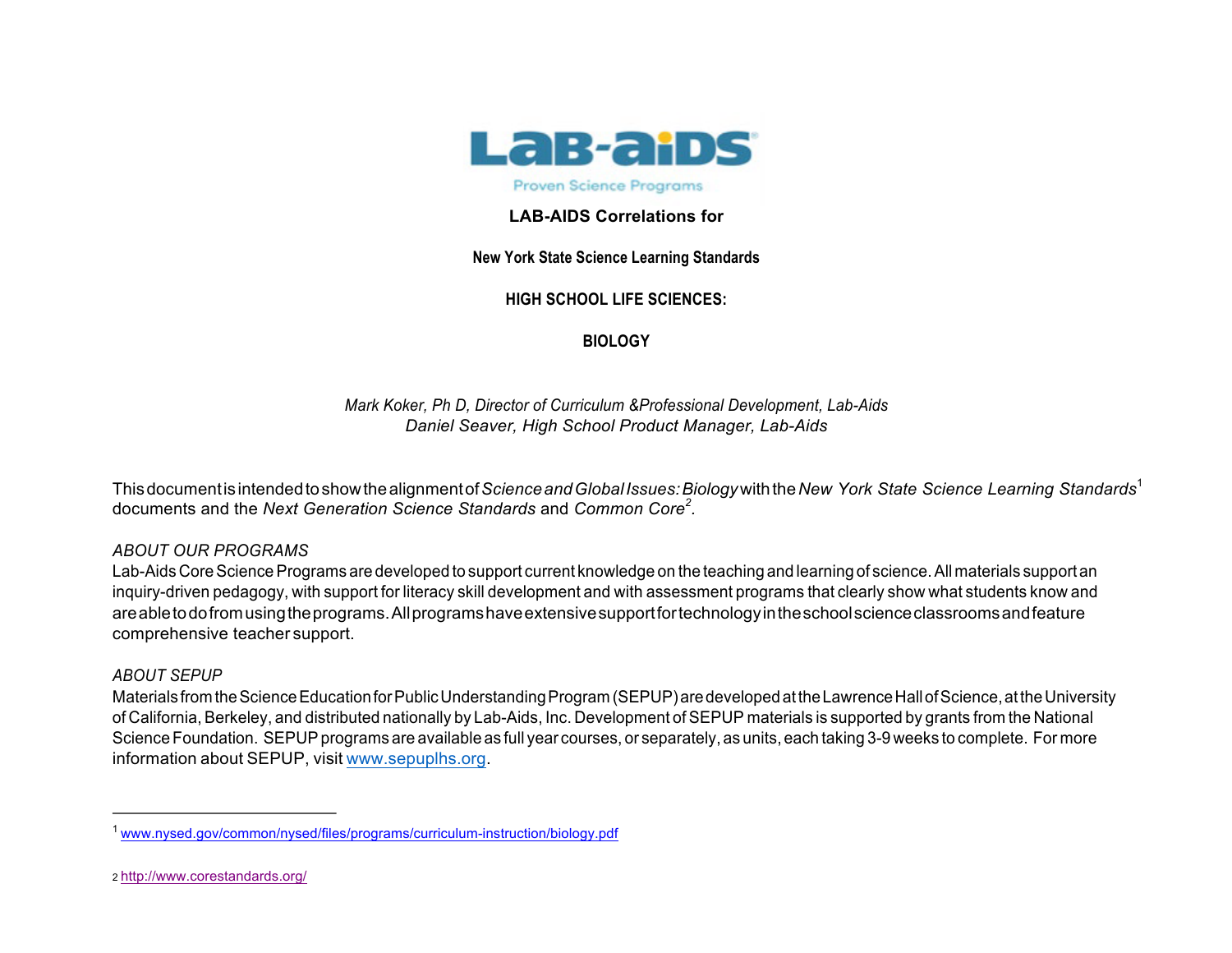### *ABOUT SCIENCE AND GLOBAL ISSUES BIOLOGY*

Science and Global Issues: Biology was developed by SEPUP with grant support from the National Science Foundation. It was field tested nationally in classrooms across the country. The program consists of a student book, equipment kit, print and online teacher resources, and online contentfor students, including additional print, video, digital simulations and more. The five units in this course look at topics such as human impact on ecosystems, world health, genetically modified organisms, and biodiversity. In each unit, students are challenged to reason scientifically while applying their understanding of the main concepts of that unit: sustainability, ecology, cell biology, genetics, and evolution. Formoreinformationon the*ScienceandGlobalIssues:Biology*program,pleasevisithttps://store.lab-aids.com/high-school-curriculum/scienceglobal-issues-biology.

| <b>Science in Global Issues</b><br><b>Biology Unit Title</b> | <b>Student Book</b><br><b>Pages</b> | <b>Issue Focus</b>                                                                                                                                                                                           |
|--------------------------------------------------------------|-------------------------------------|--------------------------------------------------------------------------------------------------------------------------------------------------------------------------------------------------------------|
| Sustainability                                               | $1 - 46$                            | Aspects of sustainability from a personal, community and global perspective                                                                                                                                  |
| Ecology: Living on Earth                                     | 43-154                              | Sustainability from an ecosystems perspective, with a focus on humans' impacts on<br>ecosystems<br>Making decisions regarding fisheries management                                                           |
| Cell Biology: World Health                                   | 155-258                             | Disparities between developing and developed countries in terms of diseases' impacts on<br>life<br>Making decisions about priorities for diseases that limit social, economic, and<br>environmental progress |
| Genetics: Feeding the<br>World                               | 259-412                             | Comparison of selective breeding and genetic modification<br>Use of genetically modified organisms, particularly in the production of agricultural crops                                                     |
| Evolution: Maintaining<br><b>Diversity</b>                   | 413-512                             | Conserving genetic, species and ecosystem diversity<br>Ecosystems services and intrinsic value models for conservation                                                                                       |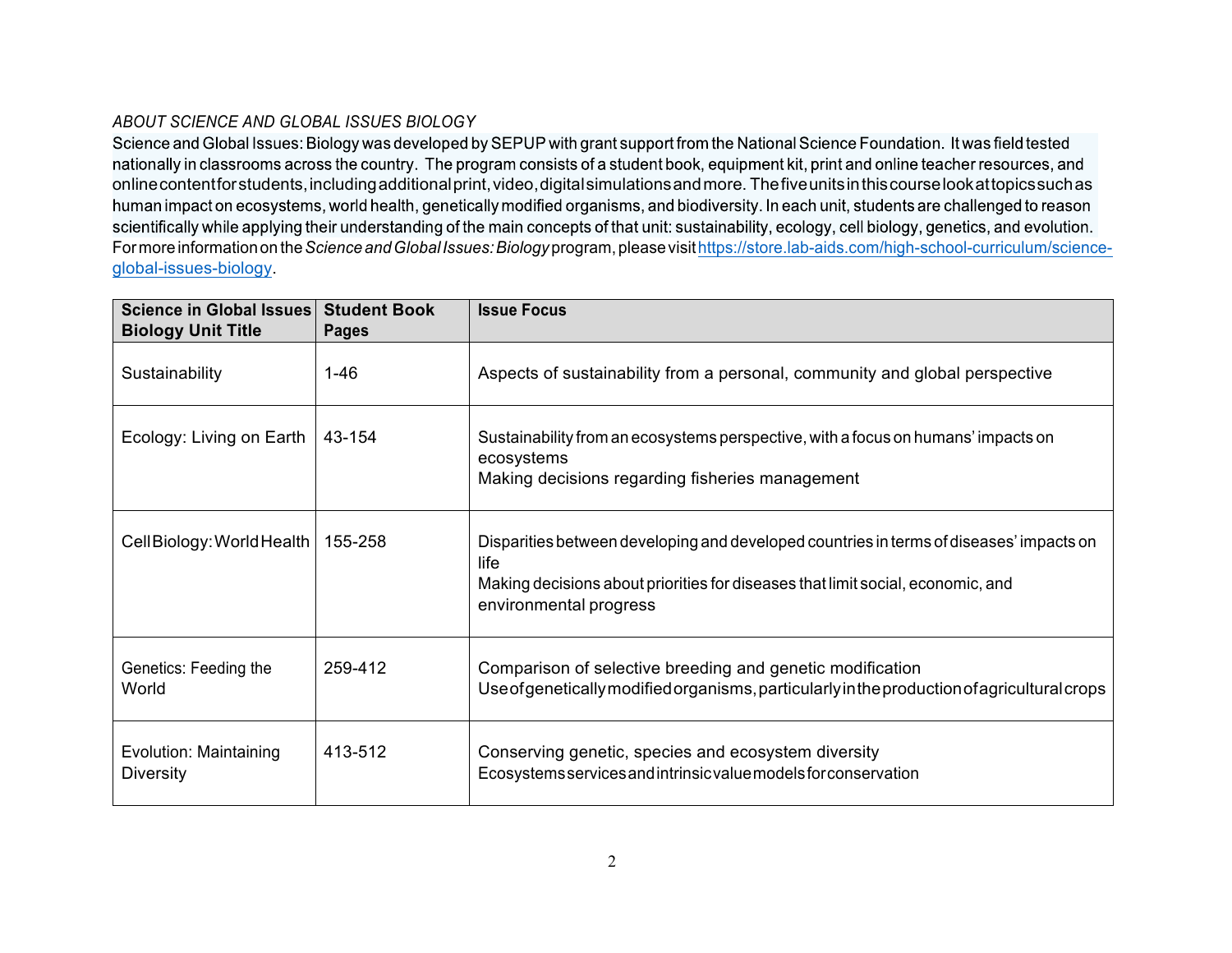#### *ABOUT THE LAB-AIDS CITATIONS*

The following tables are presented in a Disciplinary Core Idea arrangement – Earth Space Science (ESS), Life Science (LS), Physical Science (PS) and Engineering, Technology and Applications of Science (ETS). These are provided first by PE element and later by SGI Bio activity and unit. Some unit content may contain science content that falls outside NGSS specifications and are not listed here.

| Citations included in the correlation document are as follows: |                                                                                                                |  |  |  |  |
|----------------------------------------------------------------|----------------------------------------------------------------------------------------------------------------|--|--|--|--|
| Unit and Activity #                                            | C10, Unit C Cell Biology, Activity 10: "Functions of Proteins in Cells"                                        |  |  |  |  |
| NGSS Performance Expectations                                  | <b>HS-LS3-3</b>                                                                                                |  |  |  |  |
| Science and Engineering Practices                              | Analyzing and Interpreting Data<br>Developing and Using Models<br>Using Mathematics and Computational Thinking |  |  |  |  |
| <b>Crosscutting Concepts</b>                                   | <b>Patterns</b><br><b>Systems and System Models</b>                                                            |  |  |  |  |
| Disciplinary Core Ideas                                        | $(ETS1.A)^*$<br>ETS <sub>1.B</sub><br>ETS <sub>1.C</sub>                                                       |  |  |  |  |

\*The use of parenthesis () indicates partial coverage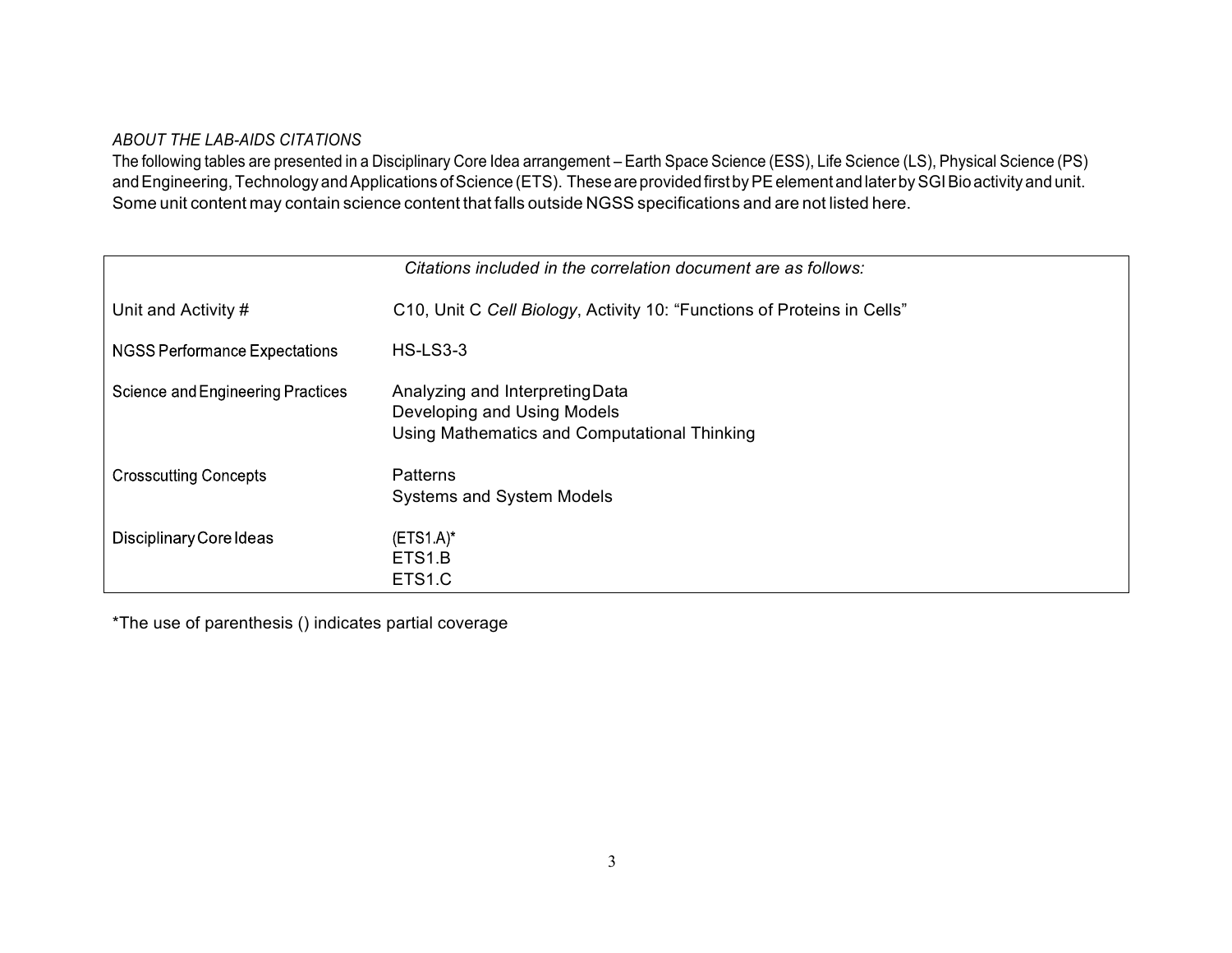# **LIFE SCIENCES: BIOLOGY**

| <b>Topic</b>                                         | <b>Performance Expectation</b>                                                                                                                                                                                                        | <b>Science and</b>                                                                                                                                     | <b>Disciplinary</b>                                 | <b>Crosscutting</b>                 | <b>SGI: Biology Unit</b>                                           |
|------------------------------------------------------|---------------------------------------------------------------------------------------------------------------------------------------------------------------------------------------------------------------------------------------|--------------------------------------------------------------------------------------------------------------------------------------------------------|-----------------------------------------------------|-------------------------------------|--------------------------------------------------------------------|
|                                                      |                                                                                                                                                                                                                                       | <b>Engineering Practices</b>                                                                                                                           | <b>Core Ideas</b>                                   | <b>Concepts</b>                     | and Activity #                                                     |
| <b>HS. Structure</b><br>and Function                 | HS-LS1-1: Construct an<br>explanation based on<br>evidence for how the<br>structure of DNA<br>determines the structure<br>of proteins, which carry<br>out the essential functions<br>of life through systems of<br>specialized cells. | Constructing<br><b>Explanations and</b><br><b>Designing Solutions</b>                                                                                  | LS1.A:<br>Structure and<br>Function                 | Structure and<br>Function           | C10, C14, D2, (D3),<br>(D5), D10, D11, (D14),<br>D16, (D17), (D19) |
| HS. Structure<br>and Function                        | HS-LS1-2: Develop and use<br>a model to illustrate the<br>hierarchical organization of<br>interacting systems that<br>provide specific functions<br>within multicellular<br>organisms.                                                | Developing and Using<br><b>Models</b>                                                                                                                  | LS1.A:<br>Structure and<br>Function                 | Systems and<br><b>System Models</b> | C3, C4, C9, C12,<br>C14, C15                                       |
| HS. Structure<br>and Function                        | HS-LS1-3: Plan and<br>conduct an investigation to<br>provide evidence that<br>feedback mechanisms<br>maintain homeostasis.                                                                                                            | <b>Planning and Carrying</b><br>Out Investigations<br>Connections to<br>Nature of Science:<br>Scientific<br>Investigations Use a<br>Variety of Methods | <b>LS1.A:</b><br>Structure and<br>Function          | Stability and<br>Change             | Not well addressed                                                 |
| HS. Inheritance<br>and Variation of<br><b>Traits</b> | HS-LS1-4: Use a model to<br>illustrate the role of<br>cellular division (mitosis)<br>and differentiation in<br>producing and maintaining<br>complex organisms.                                                                        | Developing and Using<br>Models                                                                                                                         | LS1.B: Growth<br>and<br>Development<br>of Organisms | Systems and<br><b>System Models</b> | C13, C14, C15, D17                                                 |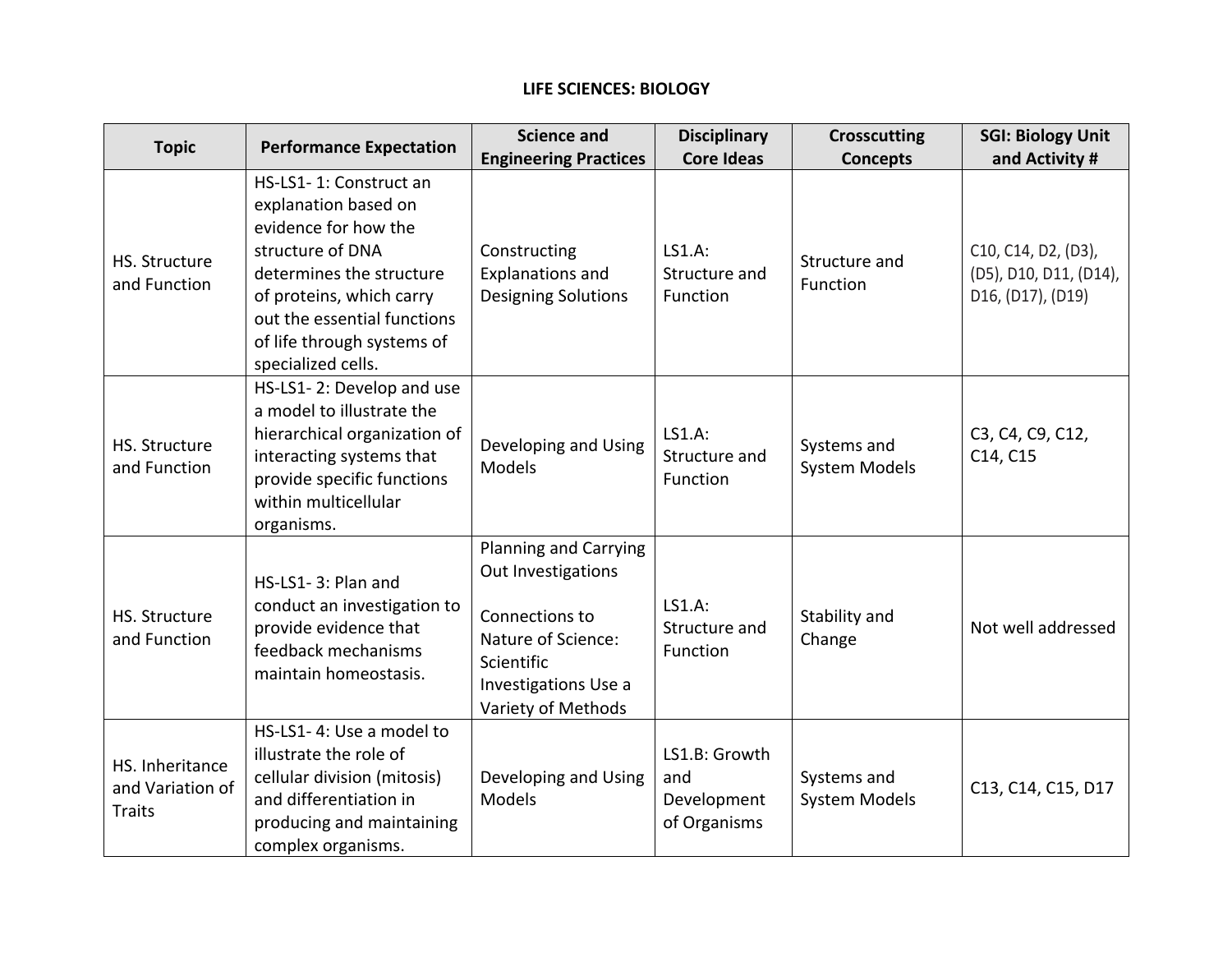| <b>Topic</b>                                               | <b>Performance Expectation</b>                                                                                                                                                                                                                                      | <b>Science and</b>                                                    | <b>Disciplinary</b>                                                                        | <b>Crosscutting</b>                                                                                           | <b>SGI: Biology Unit</b>      |
|------------------------------------------------------------|---------------------------------------------------------------------------------------------------------------------------------------------------------------------------------------------------------------------------------------------------------------------|-----------------------------------------------------------------------|--------------------------------------------------------------------------------------------|---------------------------------------------------------------------------------------------------------------|-------------------------------|
|                                                            |                                                                                                                                                                                                                                                                     | <b>Engineering Practices</b>                                          | <b>Core Ideas</b>                                                                          | <b>Concepts</b>                                                                                               | and Activity #                |
| HS. Inheritance<br>and Variation of<br>Traits              | HS-LS1-8: Use models to<br>illustrate how human<br>reproduction and<br>development maintains<br>continuity of life.                                                                                                                                                 | Developing and Using<br>Models                                        | LS1.A:<br>Structure and<br>Function<br>LS1.B: Growth<br>and<br>Development<br>of Organisms | Systems and<br><b>System Models</b><br>Connections to<br>Nature of Science:<br>Science is a Human<br>Endeavor | Not well addressed            |
| HS. Matter and<br>Energy in<br>Organisms and<br>Ecosystems | HS-LS1-5: Use a model to<br>illustrate how<br>photosynthesis transforms<br>light energy into stored<br>chemical energy.                                                                                                                                             | Developing and Using<br>Models                                        | LS1.C:<br>Organization<br>for Matter and<br>Energy Flow in<br>Organisms                    | <b>Energy and Matter</b>                                                                                      | (B9), (B10), (B11),<br>C12    |
| HS. Matter and<br>Energy in<br>Organisms and<br>Ecosystems | HS-LS1- 6: Construct a<br>scientific explanation<br>based on evidence for the<br>role of photosynthesis in<br>the cycling of matter and<br>flow of energy into and out<br>of organisms.                                                                             | Constructing<br><b>Explanations and</b><br><b>Designing Solutions</b> | LS1.C*:<br>Organization<br>for Matter and<br>Energy Flow in<br>Organisms                   | <b>Energy and Matter</b>                                                                                      | (B9), B11, C12,<br>Appendix F |
| HS. Matter and<br>Energy in<br>Organisms and<br>Ecosystems | HS-LS1-7: Develop a model<br>to describe how food<br>molecules are rearranged<br>through chemical reactions<br>to release energy during<br>cellular respiration and/or<br>form new molecules that<br>support growth as this<br>matter moves through an<br>organism. | Developing and Using<br>Models                                        | $LS1.C^*$ :<br>Organization<br>for Matter and<br>Energy Flow in<br>Organisms               | <b>Energy and Matter</b>                                                                                      | B9, B10, B11, C12             |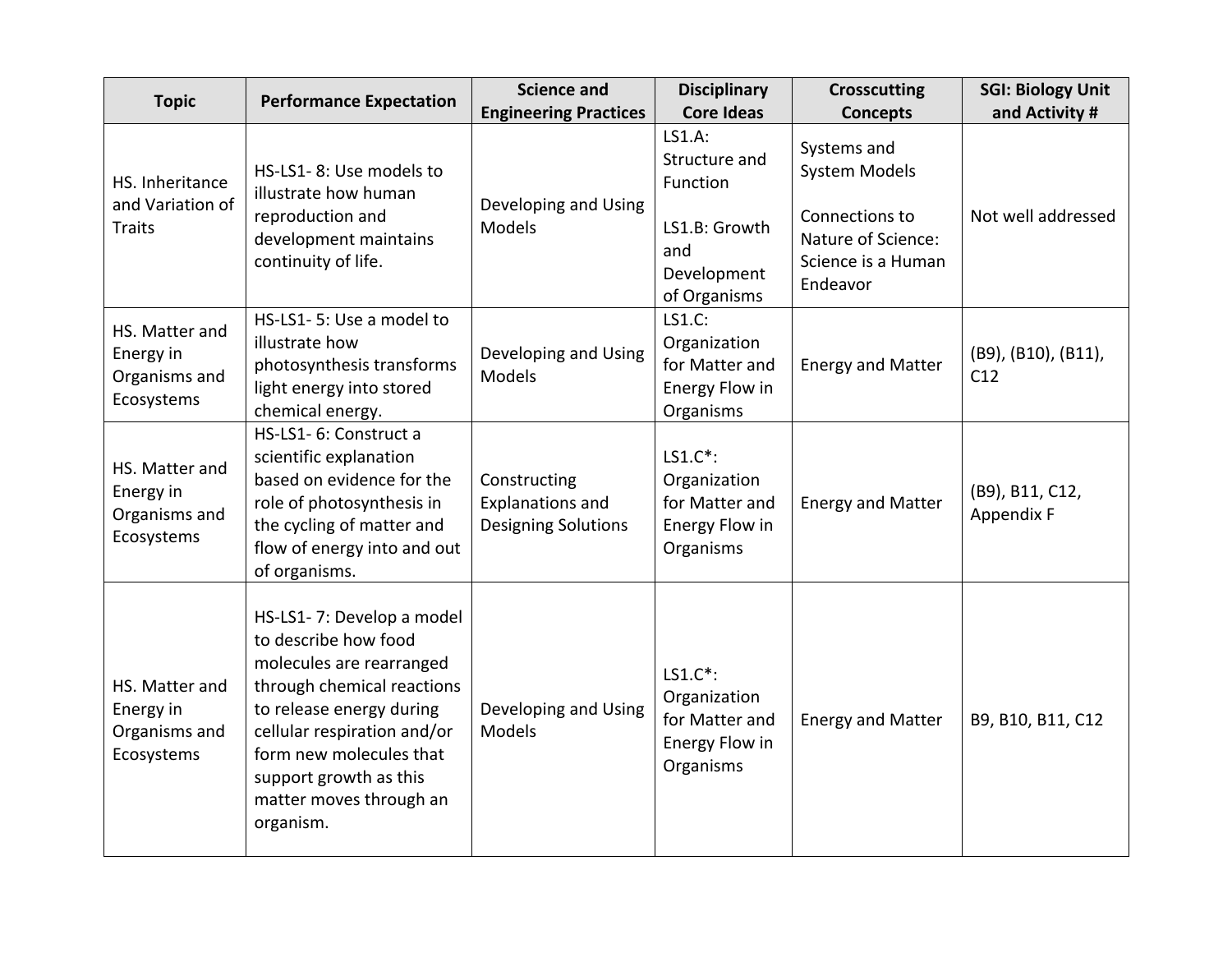| <b>Topic</b>                                            | <b>Performance Expectation</b>                                                                                                                                                                                                                                           | <b>Science and</b>                                                                                                                                                                          | <b>Disciplinary</b>                                                                                                              | <b>Crosscutting</b>                         | <b>SGI: Biology Unit</b>                                              |
|---------------------------------------------------------|--------------------------------------------------------------------------------------------------------------------------------------------------------------------------------------------------------------------------------------------------------------------------|---------------------------------------------------------------------------------------------------------------------------------------------------------------------------------------------|----------------------------------------------------------------------------------------------------------------------------------|---------------------------------------------|-----------------------------------------------------------------------|
|                                                         |                                                                                                                                                                                                                                                                          | <b>Engineering Practices</b>                                                                                                                                                                | <b>Core Ideas</b>                                                                                                                | <b>Concepts</b>                             | and Activity #                                                        |
| HS.<br>Interdependent<br>Relationships in<br>Ecosystems | HS-LS2-1: Analyze and<br>interpret data to provide<br>evidence for the effects of<br>resource availability on<br>organisms and populations<br>of organisms in an<br>ecosystem.                                                                                           | <b>Using Mathematics</b><br>and Computational<br>Thinking                                                                                                                                   | LS2.A:<br>Independent<br>Relationships in<br>Ecosystems                                                                          | Scale, Proportion,<br>Quantity              | B14, B17                                                              |
| HS.<br>Interdependent<br>Relationships in<br>Ecosystems | HS-LS2-2: Construct an<br>explanation that predicts<br>patterns of interactions<br>among organisms in a<br>variety of ecosystems.                                                                                                                                        | <b>Using Mathematics</b><br>and Computational<br>Thinking<br>Connections to<br>Nature of Science:<br>Scientific Knowledge<br>is Open to Revision in<br>Light of New<br>Evidence             | LS2.A:<br>Independent<br>Relationships<br>in<br>Ecosystems<br>LS2.C:<br>Ecosystem<br>Dynamics,<br>Functioning,<br>and Resilience | Scale, Proportion,<br>Quantity              | B16, B17                                                              |
| HS.<br>Interdependent<br>Relationships in<br>Ecosystems | HS-LS2- 6: Evaluate the<br>claims, evidence, and<br>reasoning that the complex<br>interactions in ecosystems<br>maintain relatively<br>consistent numbers and<br>types of organisms in<br>stable conditions, but<br>changing conditions may<br>result in a new ecosystem | Constructing<br><b>Explanations and</b><br><b>Designing Solutions</b><br>Connections to<br>Nature of Science:<br>Scientific Knowledge<br>is Open to Revision in<br>Light of New<br>Evidence | LS2.C:<br>Ecosystem<br>Dynamics,<br>Functioning,<br>and Resilience                                                               | Stability and<br>Change                     | (B1), (B4), (B5), (B12),<br>(B13), (B14), B16,<br>(B17), (B18), (B19) |
| HS.<br>Interdependent<br>Relationships in<br>Ecosystems | HS-LS2-7: Design,<br>evaluate, and refine a<br>solution for reducing the<br>impacts of human activities                                                                                                                                                                  | <b>Using Mathematics</b><br>and Computational<br>Thinking                                                                                                                                   | LS2.C:<br>Ecosystem<br>Dynamics,<br>Functioning,                                                                                 | Cause and Effect<br>Stability and<br>Change | (B4), (B15), (B16),<br>(B18), (B19)                                   |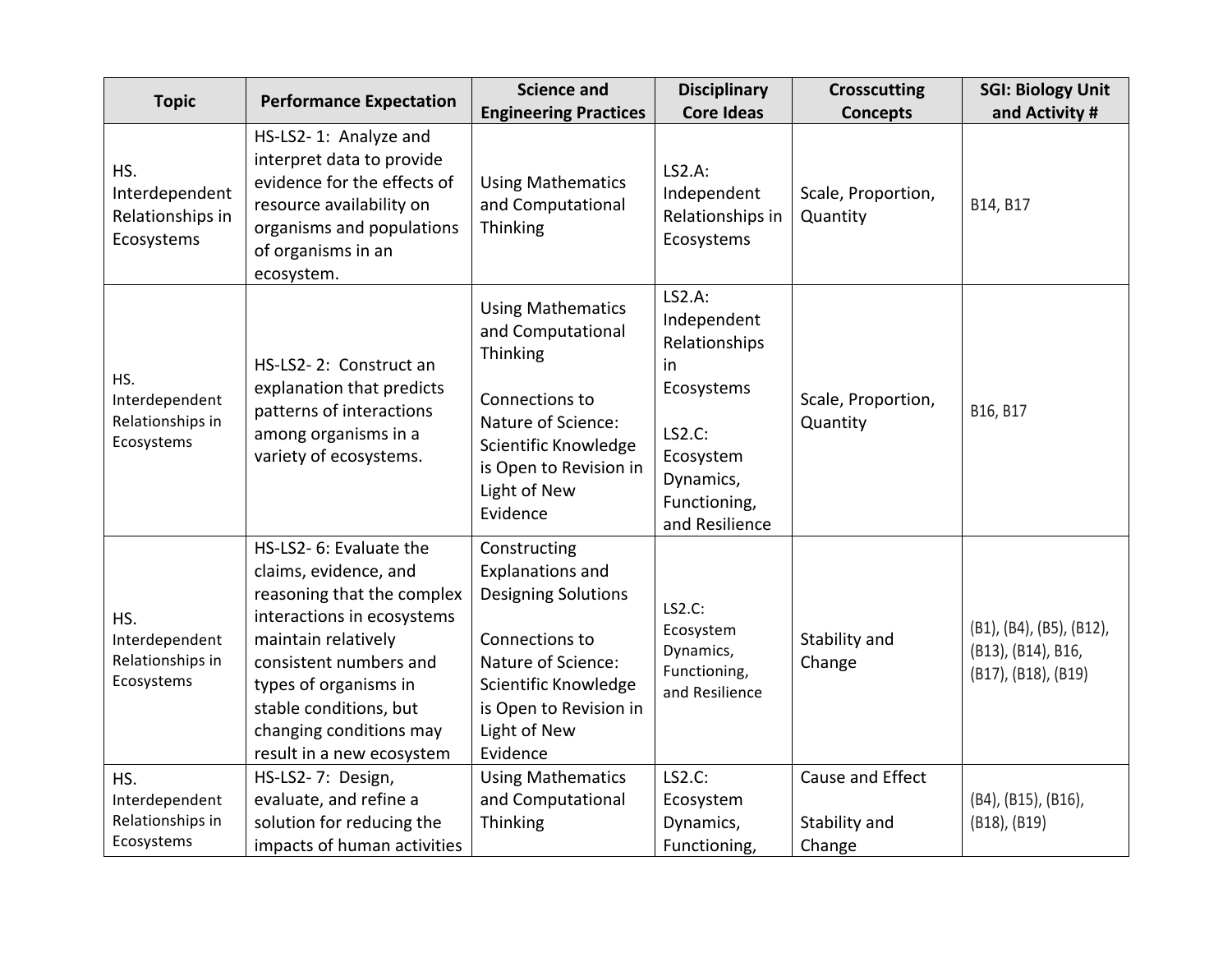| <b>Topic</b>                                               | <b>Performance Expectation</b>                                                                                                               | <b>Science and</b>                                                                                                                                                                          | <b>Disciplinary</b>                                                       | <b>Crosscutting</b>      | <b>SGI: Biology Unit</b>           |
|------------------------------------------------------------|----------------------------------------------------------------------------------------------------------------------------------------------|---------------------------------------------------------------------------------------------------------------------------------------------------------------------------------------------|---------------------------------------------------------------------------|--------------------------|------------------------------------|
|                                                            |                                                                                                                                              | <b>Engineering Practices</b>                                                                                                                                                                | <b>Core Ideas</b>                                                         | <b>Concepts</b>          | and Activity #                     |
|                                                            | on the environment and                                                                                                                       | Constructing                                                                                                                                                                                | and Resilience                                                            |                          |                                    |
|                                                            | biodiversity.                                                                                                                                | <b>Explanations and</b>                                                                                                                                                                     |                                                                           |                          |                                    |
|                                                            |                                                                                                                                              | <b>Designing Solutions</b>                                                                                                                                                                  | LS4.D:                                                                    |                          |                                    |
|                                                            |                                                                                                                                              |                                                                                                                                                                                             | Biodiversity                                                              |                          |                                    |
|                                                            |                                                                                                                                              |                                                                                                                                                                                             | and Humans                                                                |                          |                                    |
|                                                            |                                                                                                                                              |                                                                                                                                                                                             | ETS1.B:<br>Developing<br>Possible<br>Solutions                            |                          |                                    |
| HS.<br>Interdependent<br>Relationships in<br>Ecosystems    | HS-LS2-8: Evaluate the<br>evidence for the role of<br>group behavior on<br>individual and species'<br>chances to survive and<br>reproduce.   | Constructing<br><b>Explanations and</b><br><b>Designing Solutions</b><br>Connections to<br>Nature of Science:<br>Scientific Knowledge<br>is Open to Revision in<br>Light of New<br>Evidence | LS2.D: Social<br>Interactions<br>and Group<br>Behavior                    | Cause and Effect         | Not well addressed                 |
| HS. Matter and<br>Energy in<br>Organisms and<br>Ecosystems | HS-LS2-3: Develop a model<br>to describe the cycling of<br>matter and flow of energy<br>among living and nonliving<br>parts of an ecosystem. | Constructing<br><b>Explanations and</b><br><b>Designing Solutions</b><br>Connections to<br>Nature of Science:<br>Scientific Knowledge<br>is Open to Revision in<br>Light of New<br>Evidence | LS2.B: Cycles of<br>Matter and<br><b>Energy Transfer</b><br>in Ecosystems | <b>Energy and Matter</b> | (B8), (B9), (B10), (B11),<br>(B12) |
| HS. Matter and                                             | HS-LS2- 4: Construct an                                                                                                                      | <b>Using Mathematics</b>                                                                                                                                                                    | LS2.B: Cycles of                                                          |                          |                                    |
| Energy in                                                  | argument supported by                                                                                                                        | and Computational                                                                                                                                                                           | Matter and                                                                | <b>Energy and Matter</b> | $(B7)$ , $(B8)$                    |
| Organisms and                                              | empirical evidence that                                                                                                                      | Thinking                                                                                                                                                                                    | <b>Energy Transfer</b>                                                    |                          |                                    |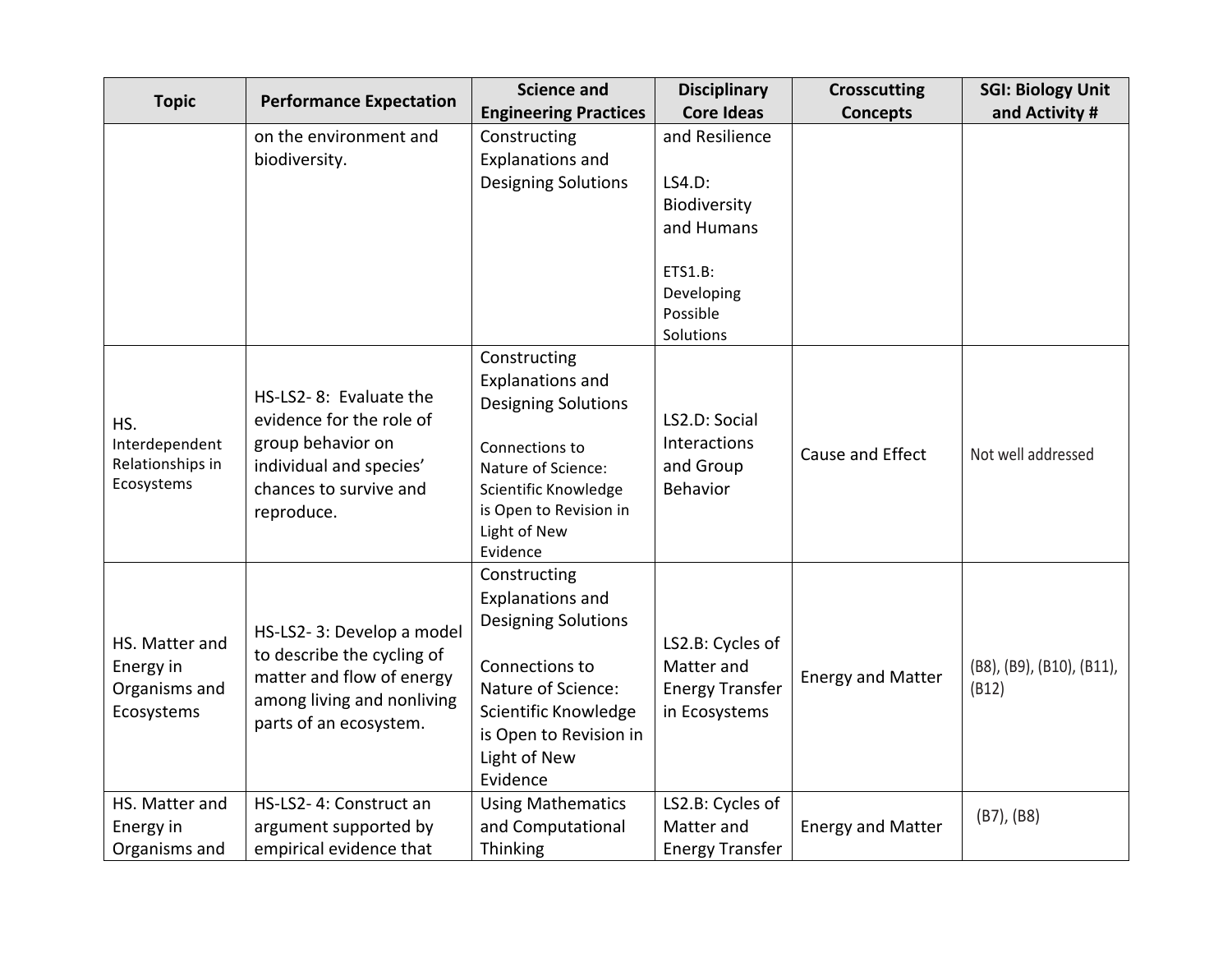| <b>Topic</b>                                               | <b>Performance Expectation</b>                                                                                                                                                                                                                                          | <b>Science and</b>                               | <b>Disciplinary</b>                                                                    | <b>Crosscutting</b>                                                                        | <b>SGI: Biology Unit</b>                 |
|------------------------------------------------------------|-------------------------------------------------------------------------------------------------------------------------------------------------------------------------------------------------------------------------------------------------------------------------|--------------------------------------------------|----------------------------------------------------------------------------------------|--------------------------------------------------------------------------------------------|------------------------------------------|
|                                                            |                                                                                                                                                                                                                                                                         | <b>Engineering Practices</b>                     | <b>Core Ideas</b>                                                                      | <b>Concepts</b>                                                                            | and Activity #                           |
| Ecosystems                                                 | changes to physical or<br>biological components of                                                                                                                                                                                                                      |                                                  | in Ecosystems                                                                          |                                                                                            |                                          |
|                                                            | an ecosystem affect                                                                                                                                                                                                                                                     |                                                  |                                                                                        |                                                                                            |                                          |
|                                                            | populations.                                                                                                                                                                                                                                                            |                                                  |                                                                                        |                                                                                            |                                          |
| HS. Matter and<br>Energy in<br>Organisms and<br>Ecosystems | HS-LS2- 5: Evaluate<br>competing design solutions<br>for maintaining<br>biodiversity and protecting<br>ecosystem stability.                                                                                                                                             | Developing and Using<br>Models                   | LS2.B: Cycles of<br>Matter and<br><b>Energy Transfer</b><br>in Ecosystems              | Systems and<br><b>Systems Models</b>                                                       | (B8), B9                                 |
| HS. Inheritance<br>and Variation of<br><b>Traits</b>       | HS-LS3-1: Develop and<br>use a model to explain why<br>structural changes to genes<br>(mutations) located on<br>chromosomes may affect<br>proteins and may result in<br>harmful, beneficial, or<br>neutral effects to the<br>structure and function of<br>the organism. | Asking Questions and<br><b>Defining Problems</b> | <b>LS3.A</b><br>Inheritance of<br><b>Traits</b><br>LS1.A:<br>Structure and<br>Function | Cause and Effect                                                                           | D1, D2, D3, D5, D10,<br>D11, D15, D16    |
| HS. Inheritance<br>and Variation of<br><b>Traits</b>       | HS-LS3-2: Develop and<br>use a model to describe<br>how asexual reproduction<br>results in offspring with<br>identical genetic<br>information and sexual<br>reproduction results in<br>offspring with genetic<br>variation.                                             | Engaging in<br>Argument from<br>Evidence         | LS3.B: Variation<br>of Traits                                                          | Cause and Effect<br>Connections to<br>Nature of Science:<br>Science is a Human<br>Endeavor | (C13,) D12, D13, D14,<br>D <sub>16</sub> |
| HS. Inheritance<br>and Variation of<br><b>Traits</b>       | HS-LS3-3: Apply concepts<br>of statistics and probability<br>to explain the variation and<br>distribution of expressed                                                                                                                                                  | Analyzing and<br><b>Interpreting Data</b>        | LS3.B: Variation<br>of Traits                                                          | Scale, Proportion<br>and Quantity<br>Connections to                                        | D4, D5, D6, D7, D12                      |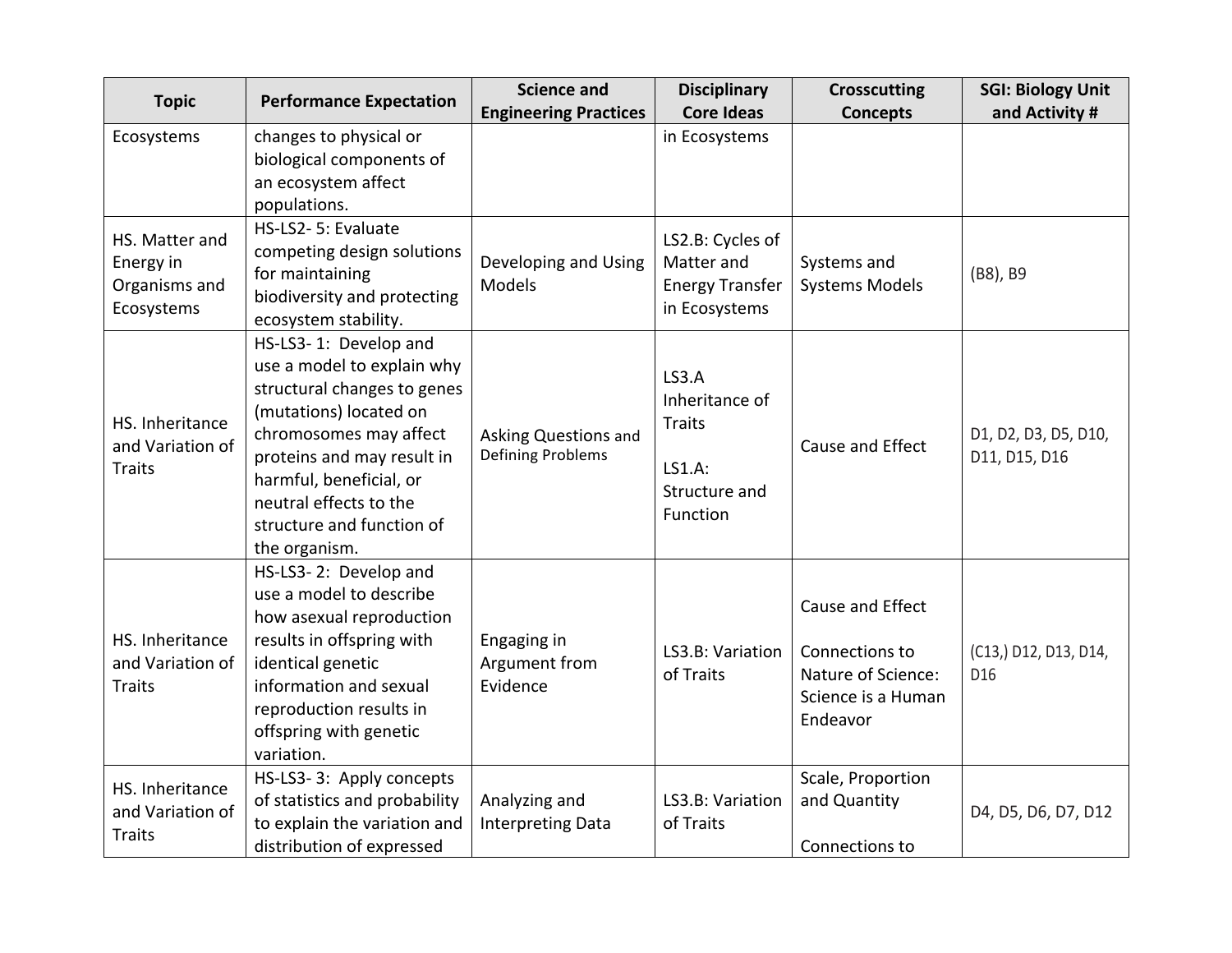| <b>Topic</b>                              | <b>Performance Expectation</b>                                                                                                                                                                                                                                                                                                                                                                                                                                                                      | <b>Science and</b>                                            | <b>Disciplinary</b>                                       | <b>Crosscutting</b>                                     | <b>SGI: Biology Unit</b>                      |
|-------------------------------------------|-----------------------------------------------------------------------------------------------------------------------------------------------------------------------------------------------------------------------------------------------------------------------------------------------------------------------------------------------------------------------------------------------------------------------------------------------------------------------------------------------------|---------------------------------------------------------------|-----------------------------------------------------------|---------------------------------------------------------|-----------------------------------------------|
|                                           |                                                                                                                                                                                                                                                                                                                                                                                                                                                                                                     | <b>Engineering Practices</b>                                  | <b>Core Ideas</b>                                         | <b>Concepts</b>                                         | and Activity #                                |
|                                           | traits in a population.                                                                                                                                                                                                                                                                                                                                                                                                                                                                             |                                                               |                                                           | Nature of Science:<br>Science is a<br>Human<br>Endeavor |                                               |
| HS. Natural<br>Selection and<br>Evolution | HS-LS4-1: Communicate<br>scientific information that<br>common ancestry and<br>biological evolution are<br>supported by multiple lines<br>of empirical evidence.                                                                                                                                                                                                                                                                                                                                    | Obtaining,<br>Evaluating, and<br>Communicating<br>Information | LS4.A: Evidence<br>of Common<br>Ancestry and<br>Diversity | Patterns                                                | E4, E5, E6, E7, E8, E9,<br>E10, E11, E13, E14 |
| HS. Natural<br>Selection and<br>Evolution | HS-LS4-2: Construct an<br>explanation based on<br>evidence that the process<br>of evolution primarily<br>results from four factors:<br>(1) the potential for a<br>species to increase in<br>number, (2) the heritable<br>genetic variation of<br>individuals in a species due<br>to mutation and sexual<br>reproduction, (3)<br>competition for limited<br>resources, and (4) the<br>proliferation of those<br>organisms that are better<br>able to survive and<br>reproduce in the<br>environment. | Analyzing and<br><b>Interpreting Data</b>                     | LS4.B: Natural<br>Selection<br>LS4.C: Adaption            | Cause and Effect                                        | E4, E11, E12, E13                             |
| HS. Natural<br>Selection and              | HS-LS4-3: Apply concepts<br>of statistics and probability                                                                                                                                                                                                                                                                                                                                                                                                                                           | Analyzing and<br><b>Interpreting Data</b>                     | LS4.B: Natural<br>Selection                               | Patterns                                                | E11, E12                                      |
| Evolution                                 | to support explanations                                                                                                                                                                                                                                                                                                                                                                                                                                                                             |                                                               |                                                           |                                                         |                                               |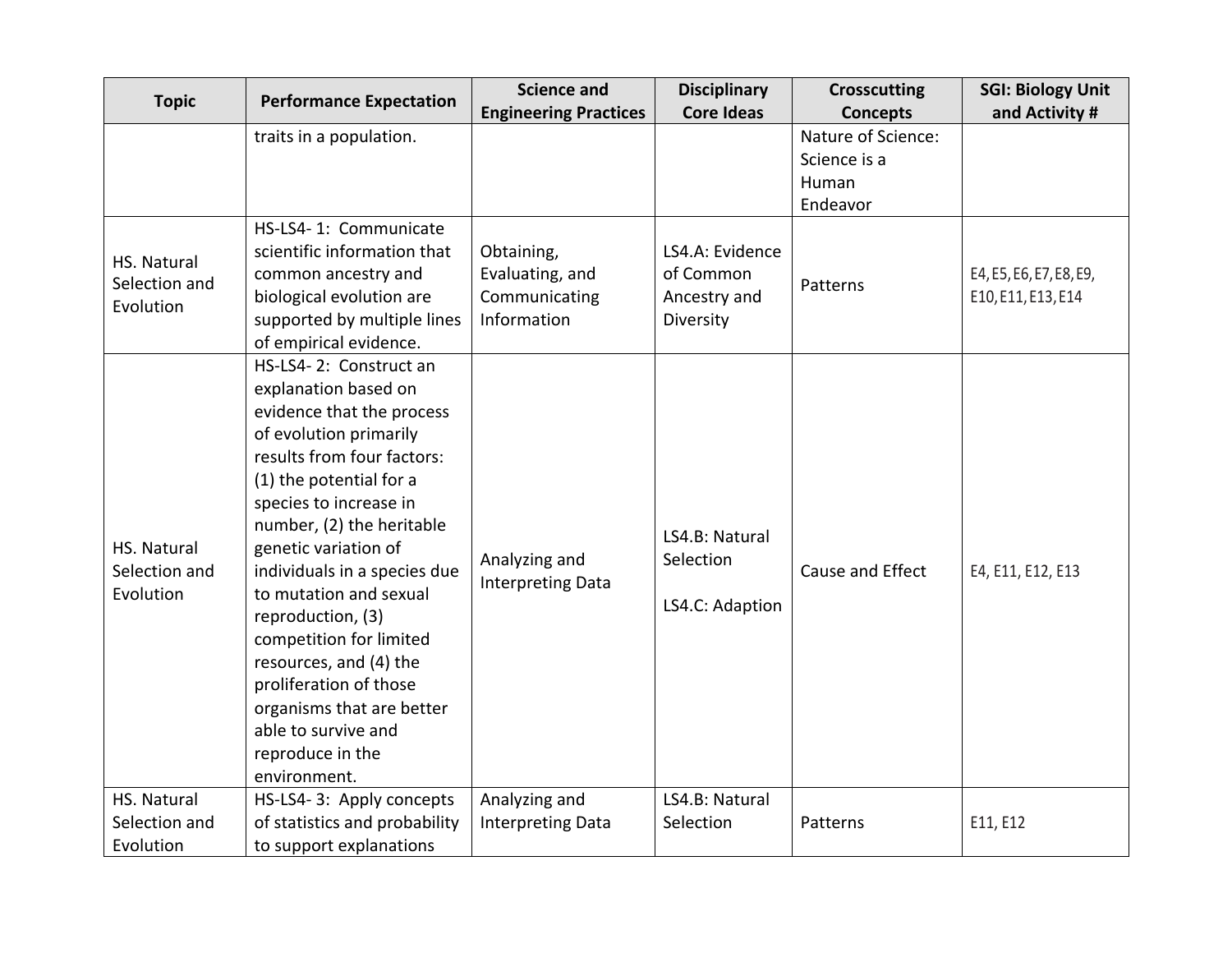| <b>Topic</b>         | <b>Performance Expectation</b>                           | <b>Science and</b>           | <b>Disciplinary</b> | <b>Crosscutting</b>      | <b>SGI: Biology Unit</b>  |
|----------------------|----------------------------------------------------------|------------------------------|---------------------|--------------------------|---------------------------|
|                      |                                                          | <b>Engineering Practices</b> | <b>Core Ideas</b>   | <b>Concepts</b>          | and Activity #            |
|                      | that organisms with an                                   | Connections to               | LS4.C: Adaption     |                          |                           |
|                      | advantageous heritable                                   | Nature of Science:           |                     |                          |                           |
|                      | trait tend to increase in                                | Science Models,              |                     |                          |                           |
|                      | proportion to organisms                                  | Laws, Mechanisms,            |                     |                          |                           |
|                      | lacking this trait.                                      | and Theories Explain         |                     |                          |                           |
|                      |                                                          | Natural Phenomena            |                     |                          |                           |
|                      |                                                          | Analyzing and                |                     |                          |                           |
|                      |                                                          | <b>Interpreting Data</b>     |                     |                          |                           |
|                      | HS-LS4- 4: Construct an                                  |                              |                     |                          |                           |
| HS. Natural          | explanation based on                                     | Connections to               |                     |                          | E4, E5, E6, E7, (E8),     |
| Selection and        | evidence for how natural                                 | Nature of Science:           | LS4.C: Adaption     | Cause and Effect         | E11, E12, E13             |
| Evolution            | selection leads to                                       | Science Models,              |                     |                          |                           |
|                      | adaptation of populations.                               | Laws, Mechanisms,            |                     |                          |                           |
|                      |                                                          | and Theories Explain         |                     |                          |                           |
|                      |                                                          | Natural Phenomena            |                     |                          |                           |
|                      | HS-LS4-5: Evaluate the                                   |                              |                     |                          |                           |
|                      | evidence supporting claims                               | Analyzing and                |                     |                          |                           |
|                      | that changes in                                          | <b>Interpreting Data</b>     |                     |                          |                           |
|                      | environmental conditions                                 |                              |                     |                          |                           |
| HS. Natural          | may result in: (1) increases                             | Connections to               |                     |                          | E3, E4, E5, E6, E7, (E8), |
| Selection and        | in the number of                                         | Nature of Science:           | LS4.C: Adaption     | Cause and Effect         | E10, E11, E12, E13, E14   |
| Evolution            | individuals of some                                      | Science Models,              |                     |                          |                           |
|                      | species, (2) the emergence                               | Laws, Mechanisms,            |                     |                          |                           |
|                      | of new species over time,                                | and Theories Explain         |                     |                          |                           |
|                      | and (3) the extinction of                                | Natural Phenomena            |                     |                          |                           |
|                      | other species.                                           |                              |                     |                          |                           |
| HS. Earth<br>Systems | HS-ESS2-6: (The                                          | Developing and Using         | <b>ESS2.D:</b>      |                          |                           |
|                      | biochemistry aspects of                                  | Models                       | Weather and         | <b>Energy and Matter</b> | (B8, B9, B10) B11         |
|                      | carbon cycling.)                                         |                              | Climate             |                          |                           |
| HS. Earth's          | HS-ESS2-7: (Changes in the                               | Engaging in                  | <b>ESS2.E:</b>      | Stability and            |                           |
| Systems              | atmosphere from plants and<br>other organisms related to | Argument from                | Biogeology          | Change                   | (B8, B9, B10, B11)        |
|                      |                                                          | Evidence                     |                     |                          |                           |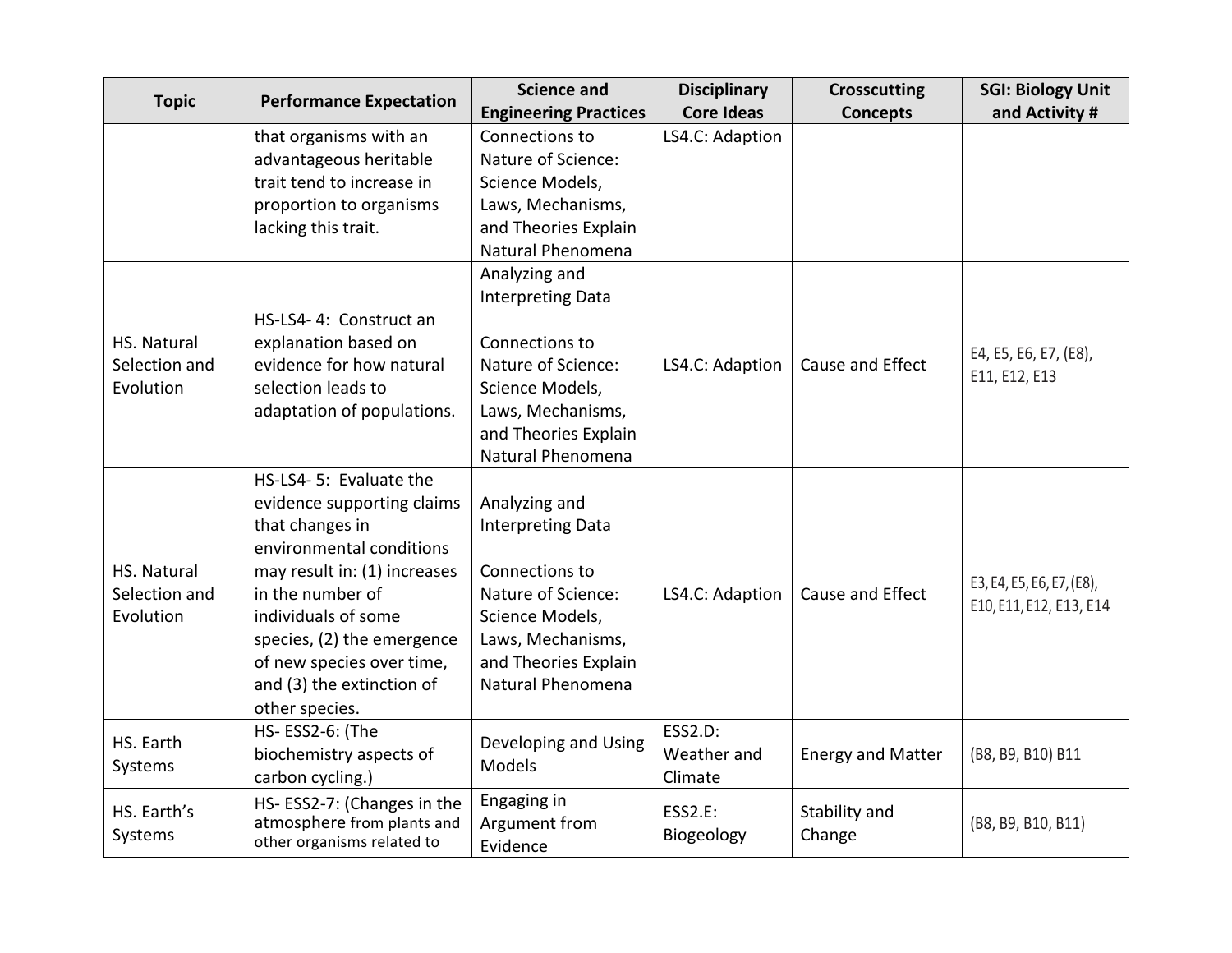| <b>Topic</b>              | <b>Performance Expectation</b>                                                                                                                                                                                                                                                                            | <b>Science and</b>                                                    | <b>Disciplinary</b>                                                     | <b>Crosscutting</b>                                                                                                                                                                       | <b>SGI: Biology Unit</b>                                                                                                |
|---------------------------|-----------------------------------------------------------------------------------------------------------------------------------------------------------------------------------------------------------------------------------------------------------------------------------------------------------|-----------------------------------------------------------------------|-------------------------------------------------------------------------|-------------------------------------------------------------------------------------------------------------------------------------------------------------------------------------------|-------------------------------------------------------------------------------------------------------------------------|
|                           |                                                                                                                                                                                                                                                                                                           | <b>Engineering Practices</b>                                          | <b>Core Ideas</b>                                                       | <b>Concepts</b>                                                                                                                                                                           | and Activity #                                                                                                          |
|                           | carbon cycling and feedback<br>mechanisms related to co-<br>evolution.)                                                                                                                                                                                                                                   |                                                                       |                                                                         |                                                                                                                                                                                           |                                                                                                                         |
| HS. Engineering<br>Design | HS-ETS1-1: Analyze a<br>major global challenge to<br>specify qualitative and<br>quantitative criteria and<br>constraints for solutions<br>that account for societal<br>needs and wants.                                                                                                                   | Asking Questions and<br>Defining Problems                             | <b>ETS1.A:</b><br>Defining and<br>Delimiting<br>Engineering<br>Problems | Connections to<br>Engineering,<br>Technology, and<br>Applications of<br>Science: Influence<br>of Science,<br>Engineering, and<br>Technology on<br>Society and the<br><b>Natural World</b> | A1, A2, A3, A4, A5, A6,<br>(B1), (B4), (B18),<br>(B19), C1, C17, C18,<br>(D1), (D15), (D20),<br>(E1), (E2), (E9), (E15) |
| HS. Engineering<br>Design | HS-ETS1-2: Design a<br>solution to a complex real-<br>world problem by breaking<br>it down into smaller, more<br>manageable problems that<br>can be solved through<br>engineering.                                                                                                                        | Constructing<br><b>Explanations and</b><br><b>Designing Solutions</b> | <b>ETS1.C:</b><br>Optimizing the<br>Design Solution                     |                                                                                                                                                                                           | Not well addressed                                                                                                      |
| HS. Engineering<br>Design | HS-ETS1-3: Evaluate a<br>solution to a complex real-<br>world problem based on<br>prioritized criteria and<br>trade-offs that account for<br>a range of constraints,<br>including cost, safety,<br>reliability, and aesthetics,<br>as well as possible social,<br>cultural, and<br>environmental impacts. | Constructing<br><b>Explanations and</b><br><b>Designing Solutions</b> | <b>ETS1.B:</b><br>Developing<br>Possible<br>Solutions                   | Connections to<br>Engineering,<br>Technology, and<br>Applications of<br>Science: Influence<br>of Science,<br>Engineering, and<br>Technology on<br>Society and the<br><b>Natural World</b> | (A3), A6, B1, B4, B18,<br>B19, C17, C18, D6,<br>D15, D18, D19, D20,<br>E9, E15                                          |